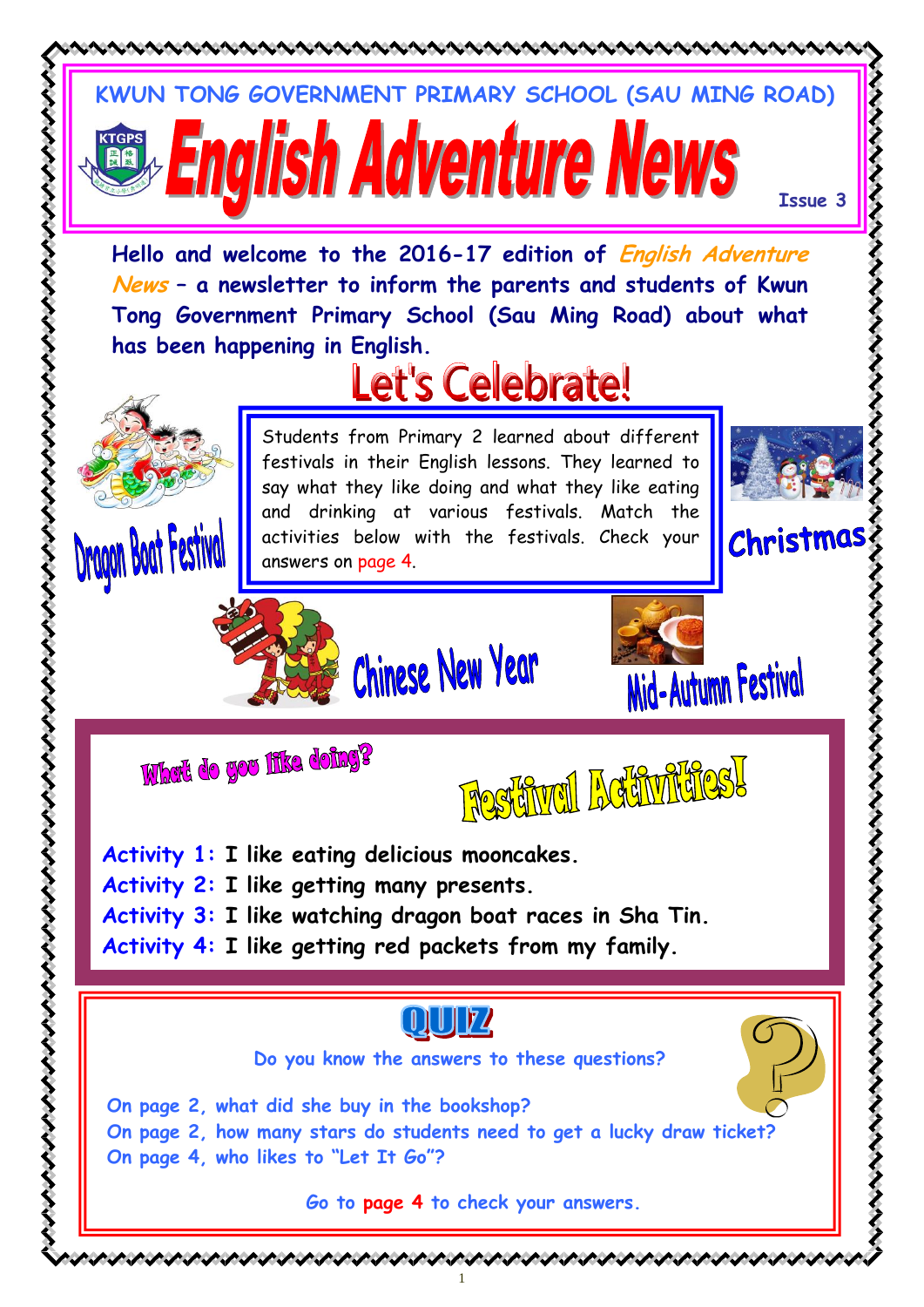

from each class won either a pizza lunch with Mr. Steven or a McDonald's coupon. Many other students won smaller prizes too. Congratulations to the winners!

とときききききききききききき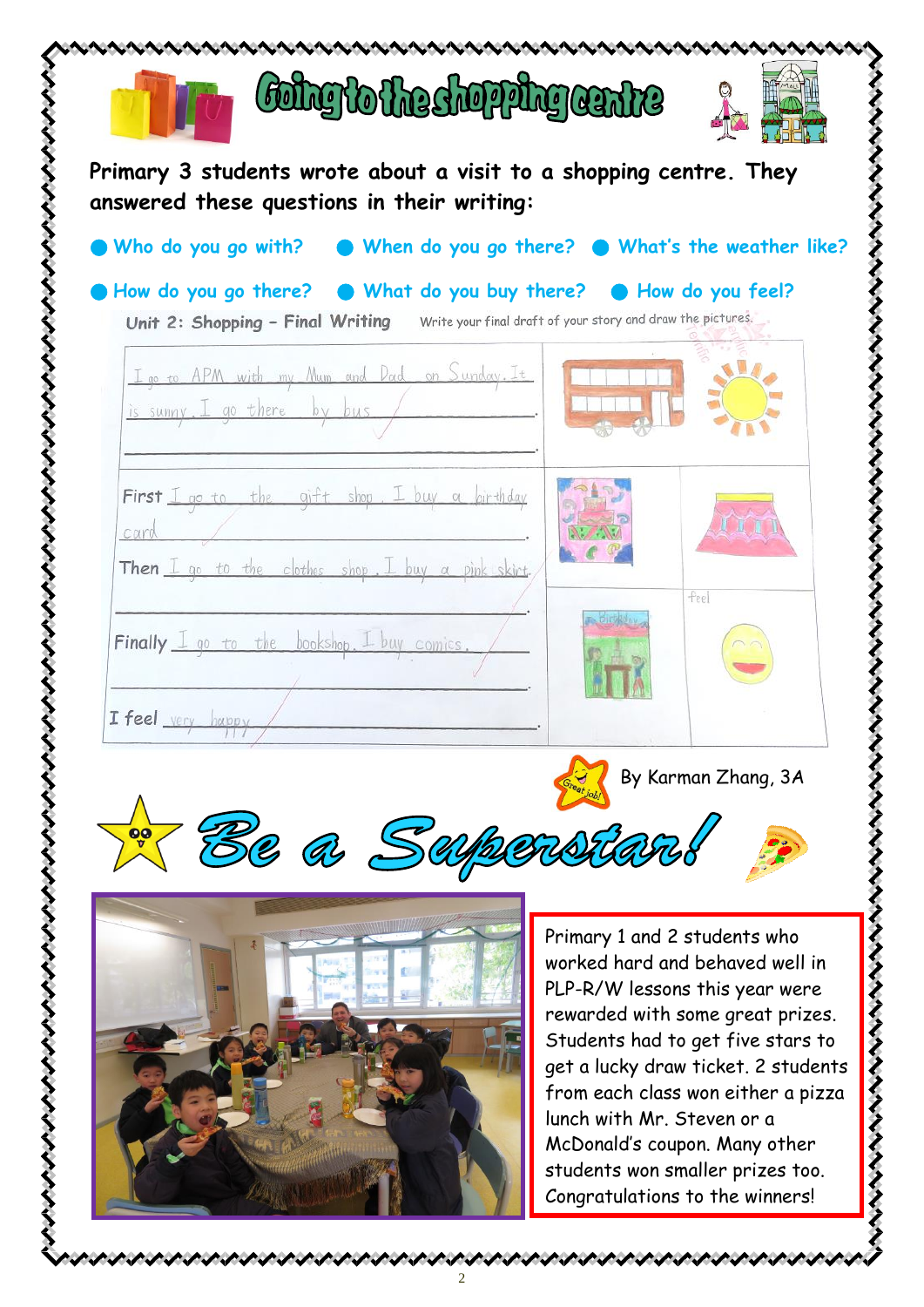

ノイ・ノイ・ノイ・ノイ・ノイ